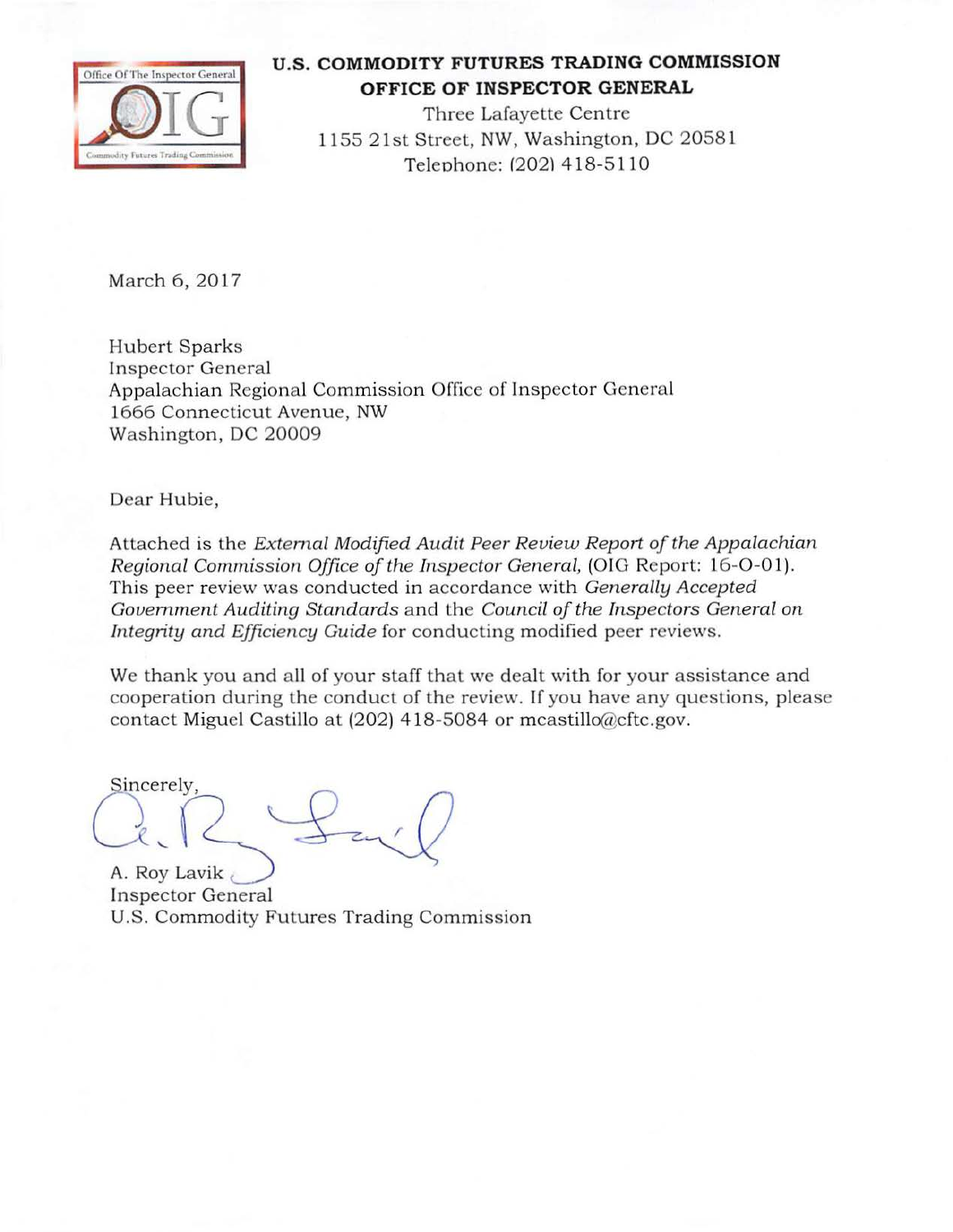

## **U.S. COMMODITY FUTURES TRADING COMMISSION OFFICE OF INSPECTOR GENERAL**

Three Lafayette Centre 1155 21st Street, NW, Washington, DC 20581 Telephone: (202) 418-5110

- TO: **TO:** Hubert Sparks Inspector General Appalachian Regional Commission Office of the Inspector General
- Assistant Inspector General for Auditing **FROM:** Miguel A. Castillo, *CPA, CRMA*
- **DATE:** March 6, 2017
- **SUBJECT:** System Review Report External Modified Audit Peer Review Discussion Draft Report of the Appalachian Regional Commission Office of the Inspector General (OIG Report: 16-O-01)

We have reviewed the system of quality control for the audit organization of the Appalachian Regional Commission (ARC) Office of the Inspector General (OIG) in effect for the three years ended September 30, 2016. A system of quality control encompasses ARC OIG's organizational structure and the policies adopted and procedures established to provide it with reasonable assurance of conforming to *Generally Accepted Government Auditing Standards* (GAGAS). The elements of quality control are described in GAGAS. ARC OIG is responsible for establishing and maintaining a system of quality control that is designed to provide ARC OIG with reasonable assurance that the organization and its personnel comply with professional standards and applicable legal and regulatory requirements in all material respects. Our responsibility is to express an opinion on the design of the system of quality control and ARC OIG's compliance therewith based on our modified review.

Our review was conducted in accordance with GAGAS and the *Council of the Inspectors General on Integrity and Efficiency* (CIGIE) *Guide for Conducting Modified Peer Review* of the audit organizations of federal offices of Inspector General. During our review, we met with ARC OIG personnel and obtained an understanding of the nature of the ARC OIG audit organization, and the design of ARC OIG's system of quality control sufficient to assess the risks implicit in its audit function. Based on our assessments, we selected audits and attestation engagements, collectively referred to as "audits", and administrative files to test for conformity with professional standards and compliance with ARC OIG's system of quality control. The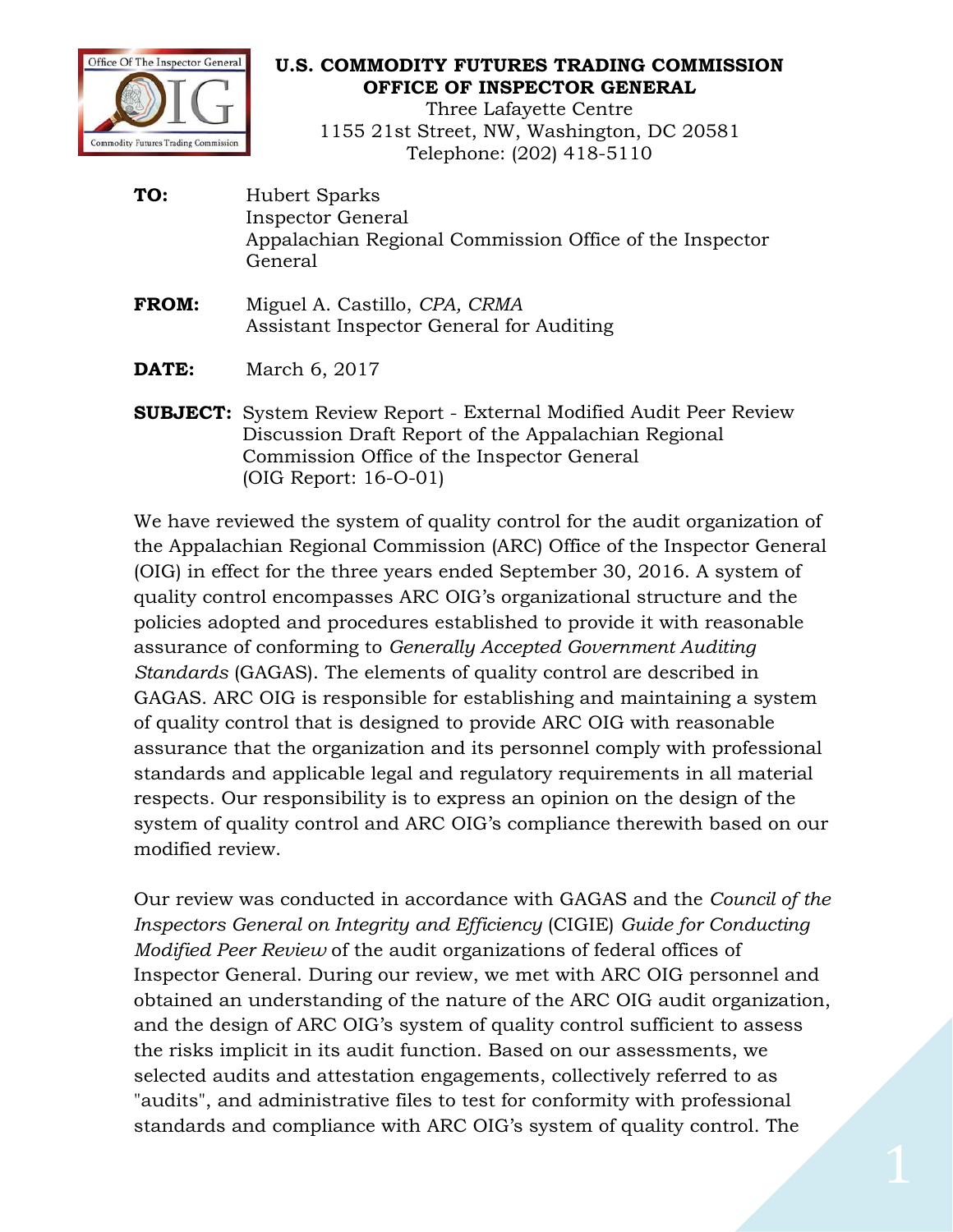audits selected represented a reasonable cross-section of ARC OIG's audit organization. Prior to concluding the peer review, we reassessed the adequacy of the scope of the modified peer review procedures and met with ARC OIG management to discuss the results of our review. We believe that the procedures we performed provide a reasonable basis for our opinion.

 quality control for the ARC OIG audit organization. In addition, we tested In performing our review, we obtained an understanding of the system of compliance with ARC OIG's quality control policies and procedures to the extent we considered appropriate. These tests covered the application of ARC OIG's policies and procedures on selected audits. Our review was based on selected tests; therefore, it would not necessarily detect all weaknesses in the system of quality control or all instances of noncompliance.

There are inherent limitations in the effectiveness of any system of quality control, and, therefore, noncompliance with the system of quality control may occur and not be detected. Projection of any evaluation of a system of quality control to future periods is subject to the risk that the system of quality control may become inadequate because of changes in conditions, or because the degree of compliance with the policies or procedures may deteriorate. [Appendix A](#page-4-0) to this report identifies scope and methodology, and a list ARC OIG audits peer reviewed.

 with deficiencies; or fail. ARC OIG has received an external peer review In our opinion, the system of quality control for the audit organization of ARC OIG in effect for the year ending September 30, 2016 has been suitably designed and provides ARC OIG with reasonable assurance of performing and reporting in conformity with applicable professional standards in all material respects. Audit organizations can receive a rating of pass; pass rating of "pass". However as an observation, we note ARC OIG transmittal letters need to clearly delineate responsibilities between the ARC OIG and contractor reports. Therefore, we make the following suggestion for inclusion in the transmittal letters.

*"In connection with the contract, we reviewed [contractor's] report and related documentation and inquired of its representatives. Our review, as differentiated from an audit in accordance with U.S. generally accepted government auditing standards, was not intended to enable us to express, and we do not express, opinions on report findings. [Contractor] is*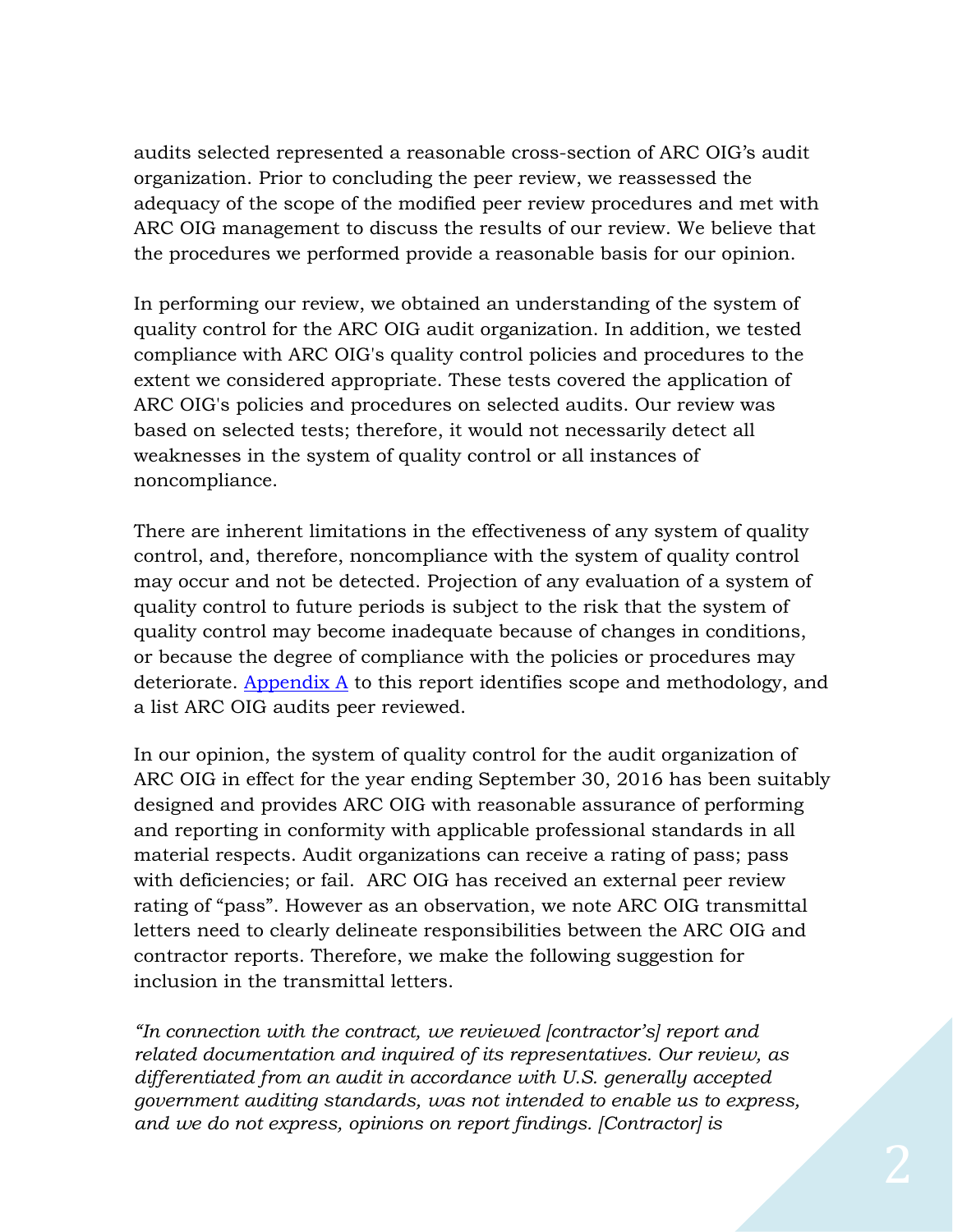*responsible for the attached report dated [Month, Day, Year] and the conclusions expressed in the report. However, our review disclosed no instances where [contractor] did not comply, in all material respects, with U.S. Generally Accepted Government Auditing Standards."* 

[Appendix B](#page-5-0) to this report identifies ARC OIG response to our suggested statement for inclusion in transmittal letters. In addition to reviewing its system of quality control to ensure adherence with GAGAS, we applied certain limited procedures in accordance with guidance established by CIGIE related to ARC OIG's monitoring of audits performed by independent public accountants (IPAs) under contract where the IPAs served as the auditor. It should be noted that monitoring of audits performed by IPAs is not an audit and, therefore, is not subject to the requirements of GAGAS. We also note ARC OIG audit organization utilizes inspections and evaluations to address ARC management and headquarters issues such as implementation of applicable regulations and grant program objectives. The purpose of our limited procedures was to determine whether ARC OIG had controls to ensure IPAs performed contracted work in accordance with professional standards. However, our objective was not to express an opinion and accordingly, we do not express an opinion, on ARC OIG's monitoring of work performed by IPAs.

Cc: A. Roy Lavik, Inspector General Judith A. Ringle, Deputy Inspector General and Chief Counsel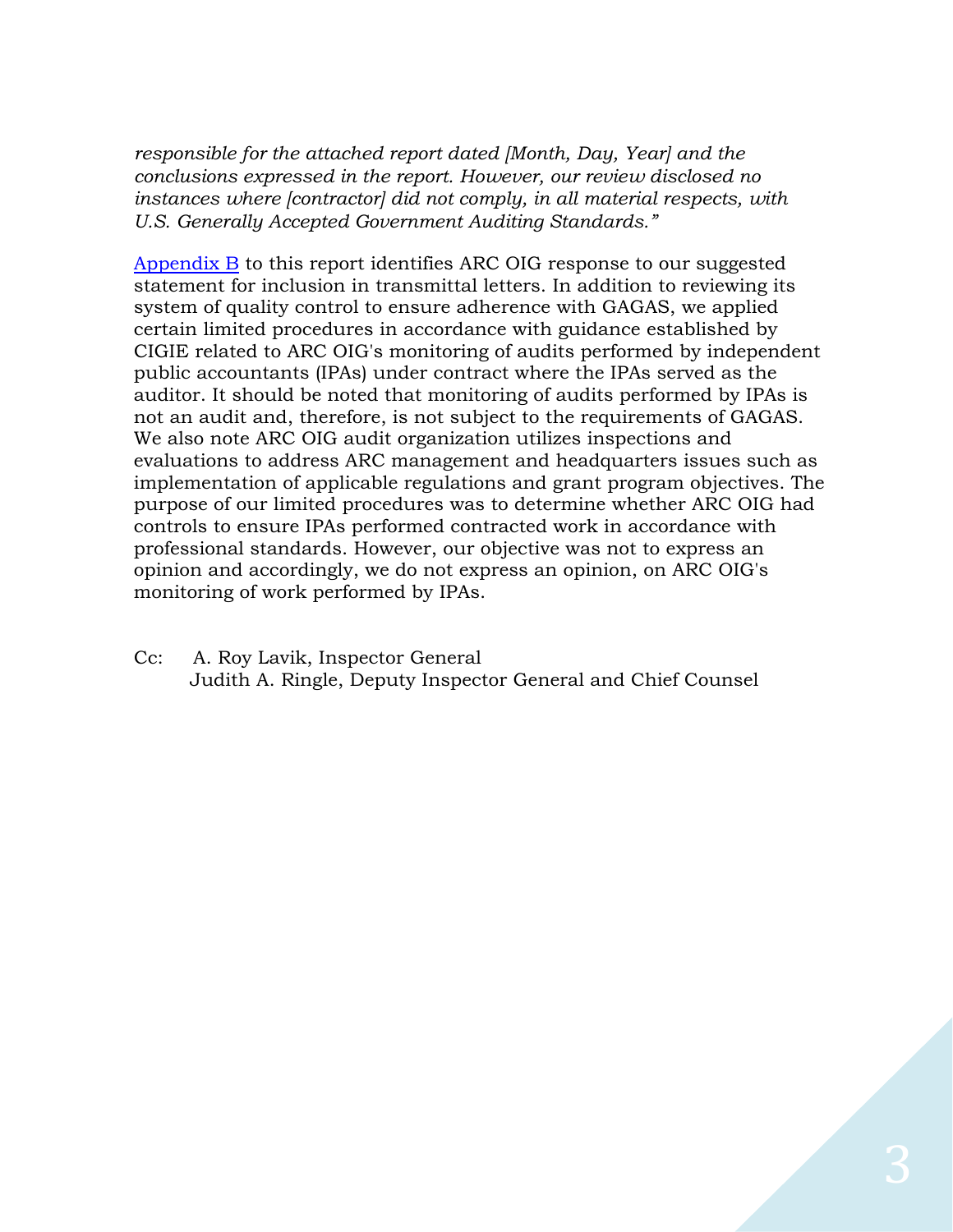# **Appendix A**

## <span id="page-4-0"></span>**Scope and Methodology**

 *Generally Accepted Government Auditing Standards* (GAGAS). ARC OIG We tested compliance with the ARC OIG audit organization's system of quality control to the extent we considered appropriate. ARC OIG did not perform audits or attestation engagements but rather only reviews. It is ARC OIG's current policy not to perform audit or any other work under management contract independent public accountants (IPAs) to conduct financial statements audits, attestation engagements, and other GAGAS engagements. Therefore, we did not test compliance with certain ARC OIG's system of quality controls, but note ARC OIG utilizes inspections and evaluations to address ARC management and headquarters issues.

 were to be performed in accordance with GAGAS. We reviewed the ARC OIG's monitoring of audits performed by IPAs where the IPA served as the principal auditor during the period October 1, 2015 through September 30, 2016. During the period, ARC OIG management contracted for the audit of its agency's Fiscal Year 2015 financial statements (OIG Report Number: 16-04) and ARC OIG monitored the IPA's work. ARC OIG also contracted for certain other types of engagements that

We visited the ARC OIG office in Washington DC.

# **ARC OIG Audits Peer Reviewed**

controls. ARC OIG does not perform audits or attestation engagements. Thus, we tested compliance with relevant aspects of ARC OIG's system of quality

| <b>OIG Report</b><br><b>Number</b> | <b>Grant Number (if applicable)</b><br><b>Name of Audit/Grant</b>      | <b>Date Issued</b> |
|------------------------------------|------------------------------------------------------------------------|--------------------|
| 16-04                              | FY 2015 Financial Statements Audit                                     | 11/30/2015         |
| $16 - 11$                          | IT Security Evaluation                                                 | 03/22/2016         |
| $16 - 14$                          | Applications, Approvals and Obligations                                | 03/31/2016         |
| 16-15                              | KY-17957<br>University of Pikeville KY College of<br>Optometry         | 05/19/2016         |
| 16-29                              | NC-17980<br>Rutherford County Comprehensive<br><b>Applied Sciences</b> | 09/12/2016         |

Contract Audits Peer Reviewed